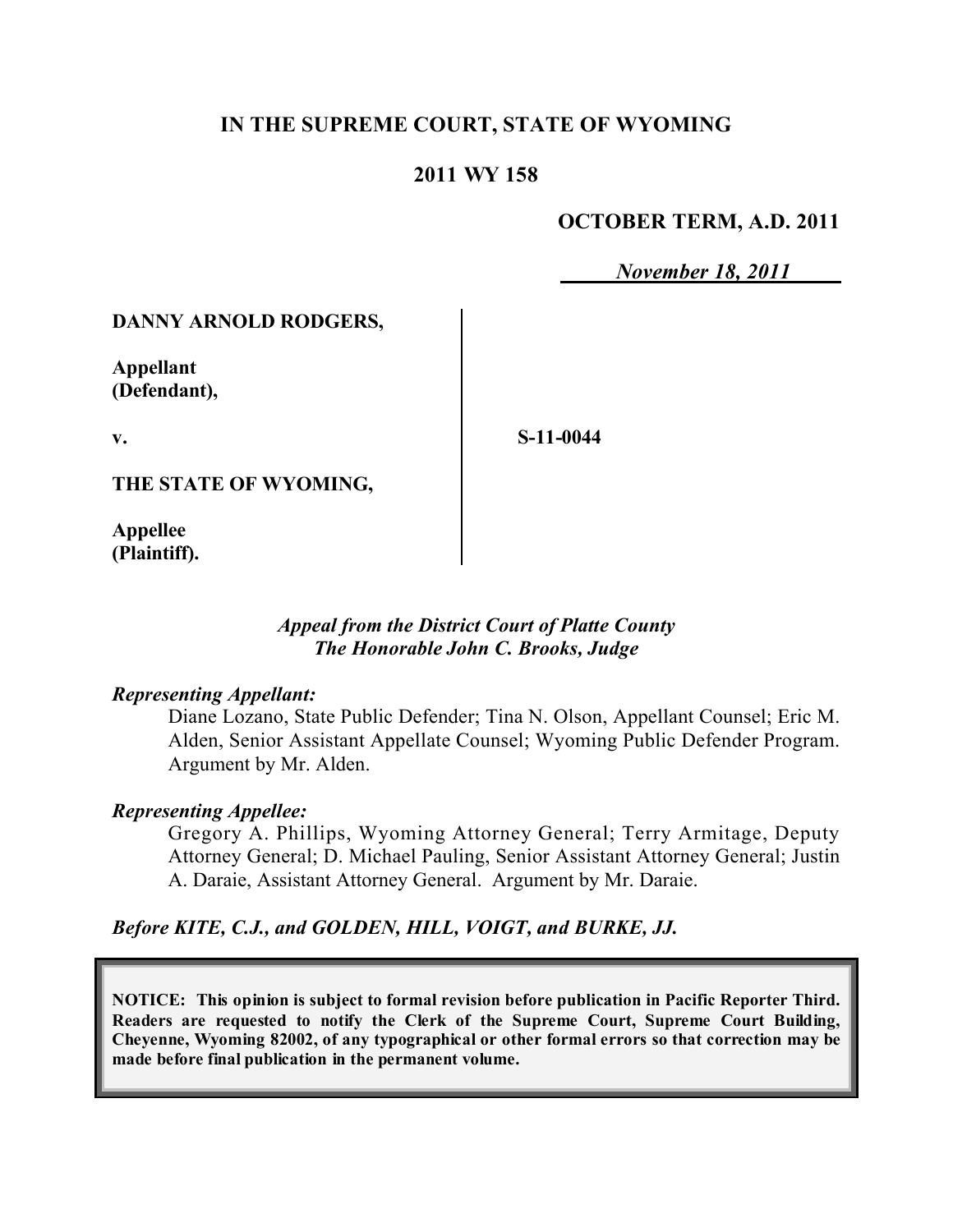**GOLDEN**, Justice.

[¶1] Appellant Danny Arnold Rodgers was convicted of check fraud, driving while intoxicated, felony identity theft, and two counts of forgery. He appeals those convictions raising, among other things, claims of evidentiary insufficiency and a speedy trial violation under W.R.Cr.P. 48(b). We will affirm in part, reverse in part, and remand for further proceedings.

#### **ISSUES**

[¶2] Rodgers presents these issues with respect to his conviction for check fraud:

I. Does the Information state facts constituting the offense?

II. Does the instrument involved constitute a "check" as defined in  $\S 6 - 3 - 701(a)$ ?

III. Was sufficient proof presented that the check was not paid for insufficient funds?

IV. The document given to the jury as the "Information" was not the actual Information which it was considering.

Additionally, Rodgers posits this issue with respect to his identity theft conviction:

Does sufficient evidence support finding an economic benefit over \$1,000?

Lastly, Rodgers raises the issue of whether he was denied his right to a speedy trial under W.R.Cr.P. 48(b).

## **FACTS**

[¶3] The basic facts underlying Rodgers' convictions are largely undisputed. On the night of July 8, 2008, Rodgers entered a convenience store in Wheatland, Wyoming. He asked the clerk for an EFS Transcheck, which is a negotiable instrument in the name of a private company, EFS Transportation Services, payable through the Regions Bank in Memphis, Tennessee. As in the case of a typical check, an EFS check contains the name of the payee, the amount to be paid, and the date. Unlike a typical check, however, an EFS check requires a valid transaction number, an issuer number, and an authorization number. The intended payee, as dictated on the face of the EFS check, is responsible for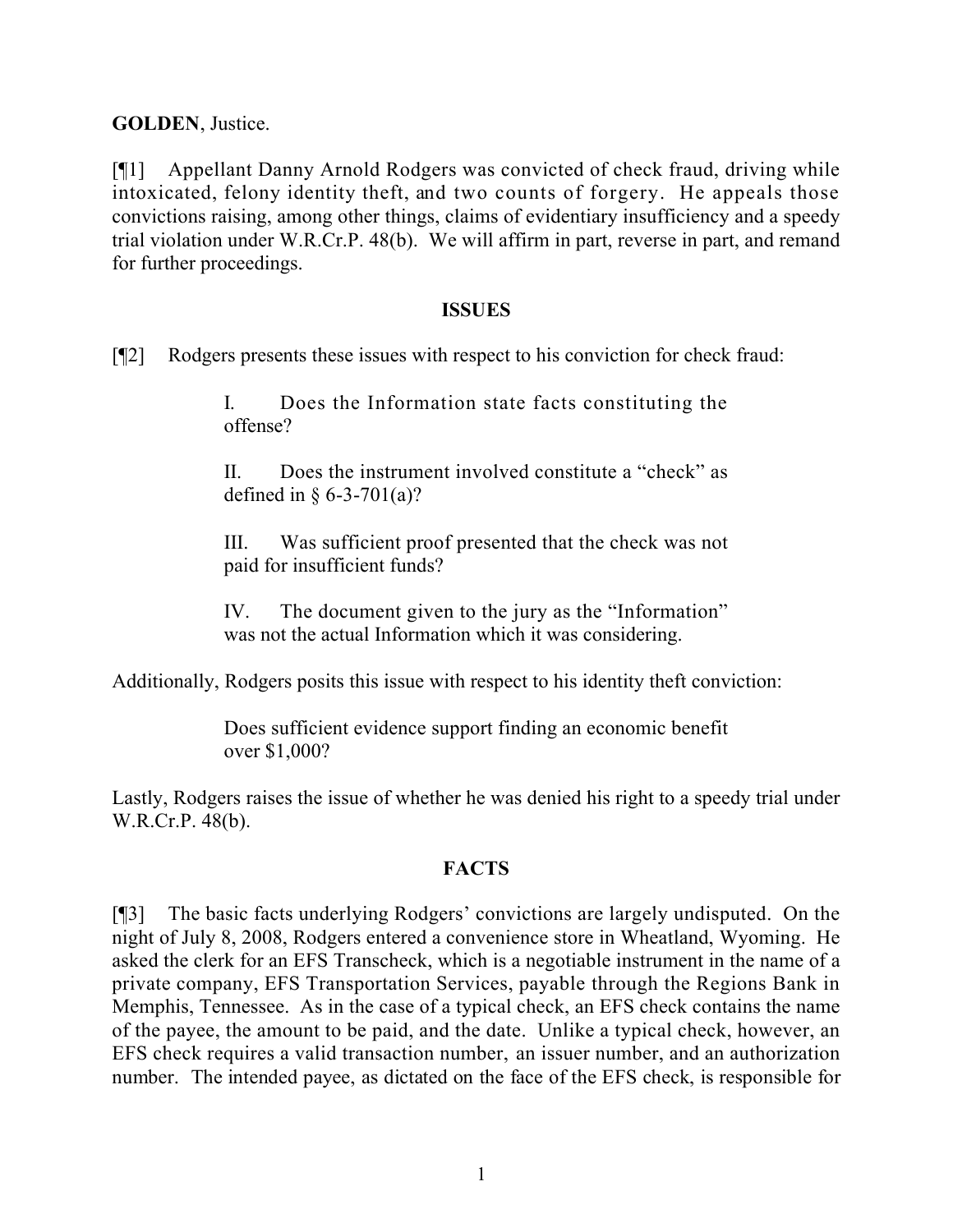obtaining and/or verifying the authorization number as a precondition to accepting the check.

[¶4] As requested, the clerk provided Rodgers with a blank check. Rodgers then initiated a phone call using the store's phone. The clerk assumed he called EFS for the necessary numbers. Rodgers began filling out the check, with the clerk standing across the counter from him. When his pen suddenly ran out of ink, the clerk took over and wrote in the numbers on the check as Rodgers relayed what was seemingly being provided to him over the phone.<sup>1</sup> Once the check was complete, Rodgers hung up the phone, and the clerk gave him \$300.00 in exchange for the check.

[¶5] Rather than leaving the store after receiving the cash, Rodgers lingered to chat with the clerk and her 16-year-old daughter. After ostensibly having a brief conversation on his cell phone, Rodgers told the clerk that he needed another EFS check. By this time, the clerk had become suspicious of Rodgers and informed him that she would call EFS for the authorization number. She also told Rodgers of her intention to verify the validity of the first check. Rodgers then left the store. After learning that the \$300.00 EFS check was not authorized, the clerk contacted the police.

[¶6] The Chief of the Wheatland Police Department responded to the call. He interviewed the clerk, collected the EFS check as evidence, and patrolled around Wheatland looking for Rodgers. A short time later, Trooper Shawn Stroud of the Wyoming Highway Patrol spotted Rodgers' vehicle on a highway seven miles south of Wheatland and initiated contact with him. Rodgers identified himself as Earl Hood and handed the trooper a temporary driver's license bearing the name of Earl Robert Hood, with Hood's corresponding birth date and Texas driver's license number, which had been issued to Rodgers by the Deadwood Police Department in South Dakota the previous day following an arrest for driving while intoxicated. During the course of their contact, Trooper Stroud suspected that Rodgers was intoxicated and, after Rodgers failed field sobriety tests, the trooper arrested him for driving while under the influence of alcohol ("DUI"). A subsequent breathalyzer test revealed a blood-alcohol content of twice the legal limit.

[¶7] Prior to Rodgers' arrest, the Chief of Police arrived at the scene and spoke with Rodgers. The chief informed Rodgers that he was investigating "a fraudulent check situation." In response, Rodgers handed the Chief \$300.00, stating he "wanted to return to the truck stop and give the money back so this would go away." At the time, Rodgers did not claim that anyone was mistaken about the validity of the EFS check.

 $\overline{a}$  $<sup>1</sup>$  Although the clerk knew that she should have personally contacted EFS for the authorization number,</sup> she accepted the information Rodgers provided to her.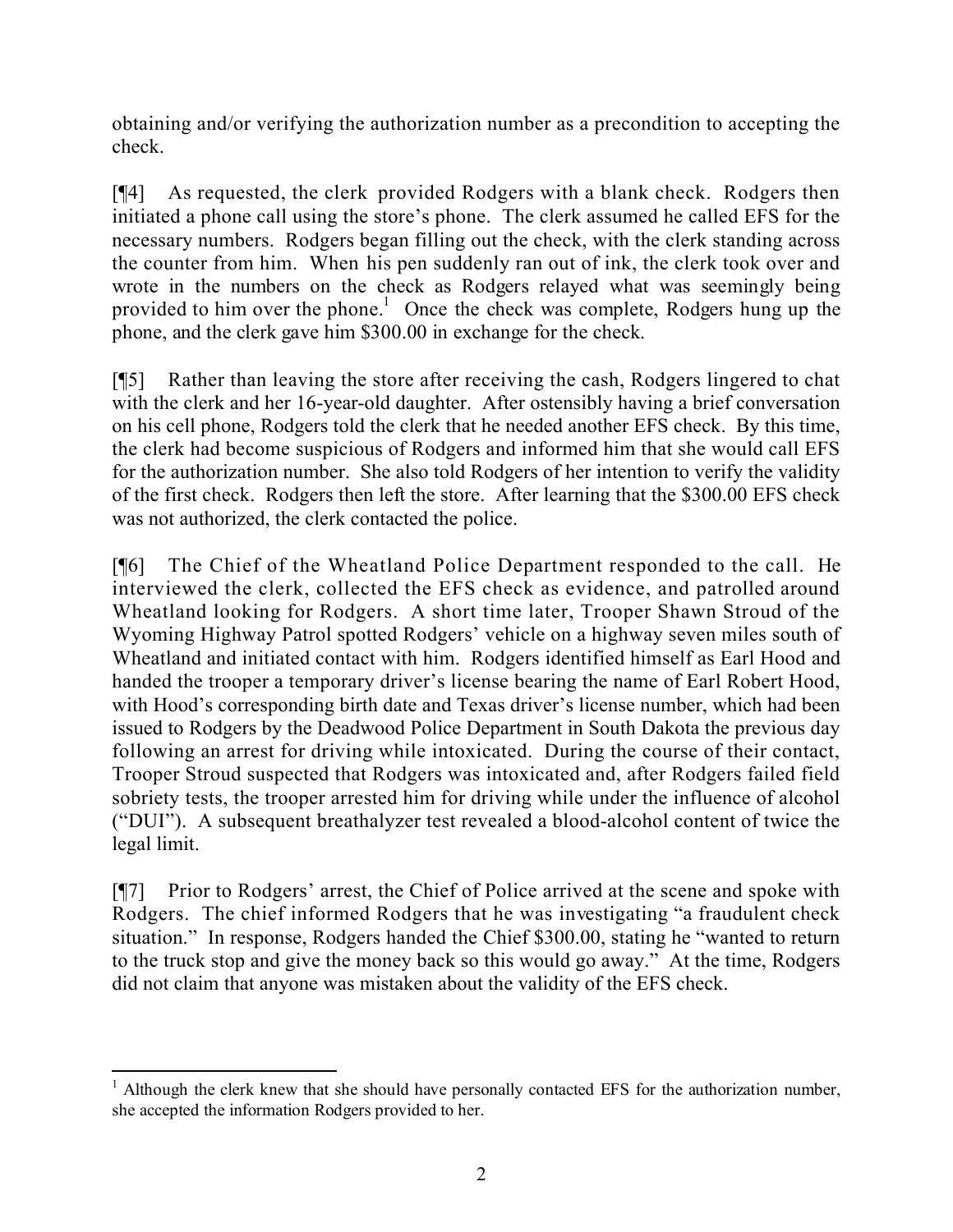[¶8] Based on the information available to it, the State charged Rodgers under the name of "Earl Hood" with the misdemeanor offenses of DUI and check fraud. At his initial appearance in circuit court, the magistrate twice advised Rodgers of the charges against him and the associated maximum fines and penalties. Rodgers thereafter entered pleas of guilty to both charges. The magistrate accepted Rodgers' guilty plea on the DUI charge, but declined to accept the guilty plea regarding the check fraud charge because Rodgers failed to provide an adequate factual basis to support that plea.

[¶9] The magistrate imposed a 60-day jail sentence on the DUI charge, which he suspended in favor of six months of unsupervised probation, a fine of \$750.00, with \$350.00 conditionally suspended on his successful completion of probation, and a crime victims' surcharge and court costs in the amount of \$180.00. As to the check fraud charge, the magistrate advised Rodgers of the potential \$750.00 fine, as well as the possibility of \$180.00 in court costs and crime victims' compensation, and allowed Rodgers to be released on his own recognizance under specified terms and conditions, including that he have his attorney file an entry of appearance within 21 days. The magistrate deferred setting a trial date on the check fraud charge pending the filing of counsel's entry of appearance.

[¶10] After signing the necessary court documents as Earl Hood and being released from jail, Rodgers left the State of Wyoming. The circuit court eventually issued an arrest warrant for Rodgers' failure to pay the DUI fine and to adhere to the requirements of his release on the check fraud charge. Rodgers was later arrested in Louisiana and, in May 2009, he waived extradition to Wyoming.

[¶11] In the meantime, the real Earl Robert Hood contacted the Wyoming Highway Patrol trying to determine why his CDL license was marred by a Wyoming DUI conviction. Trooper Stroud then began investigating Rodgers' true identity by comparing fingerprints, photographs, and records from the FBI and various state entities. He discovered that South Dakota officials were also seeking to uncover Rodgers' true identity, and that Rodgers had used a variety of aliases in Georgia, Kentucky, and Louisiana.

[¶12] As a result of the trooper's investigation, the State dismissed the pending check fraud charge and had the DUI conviction entered against Earl Hood vacated. It then recharged Rodgers with those crimes according to his real name. In addition to the misdemeanor check fraud and DUI charges, the State charged Rodgers with felony identity theft, alleging that he used the identity of Earl Robert Hood to avoid prosecution on the two earlier misdemeanor charges and "in doing so attempted to gain an economic benefit of more than \$1,000.00 by avoiding the fines associated with the misdemeanors." The State also charged him with two counts of forgery, both felonies, for signing the name of Earl Hood on the earlier court documents. At his arraignment on October 14,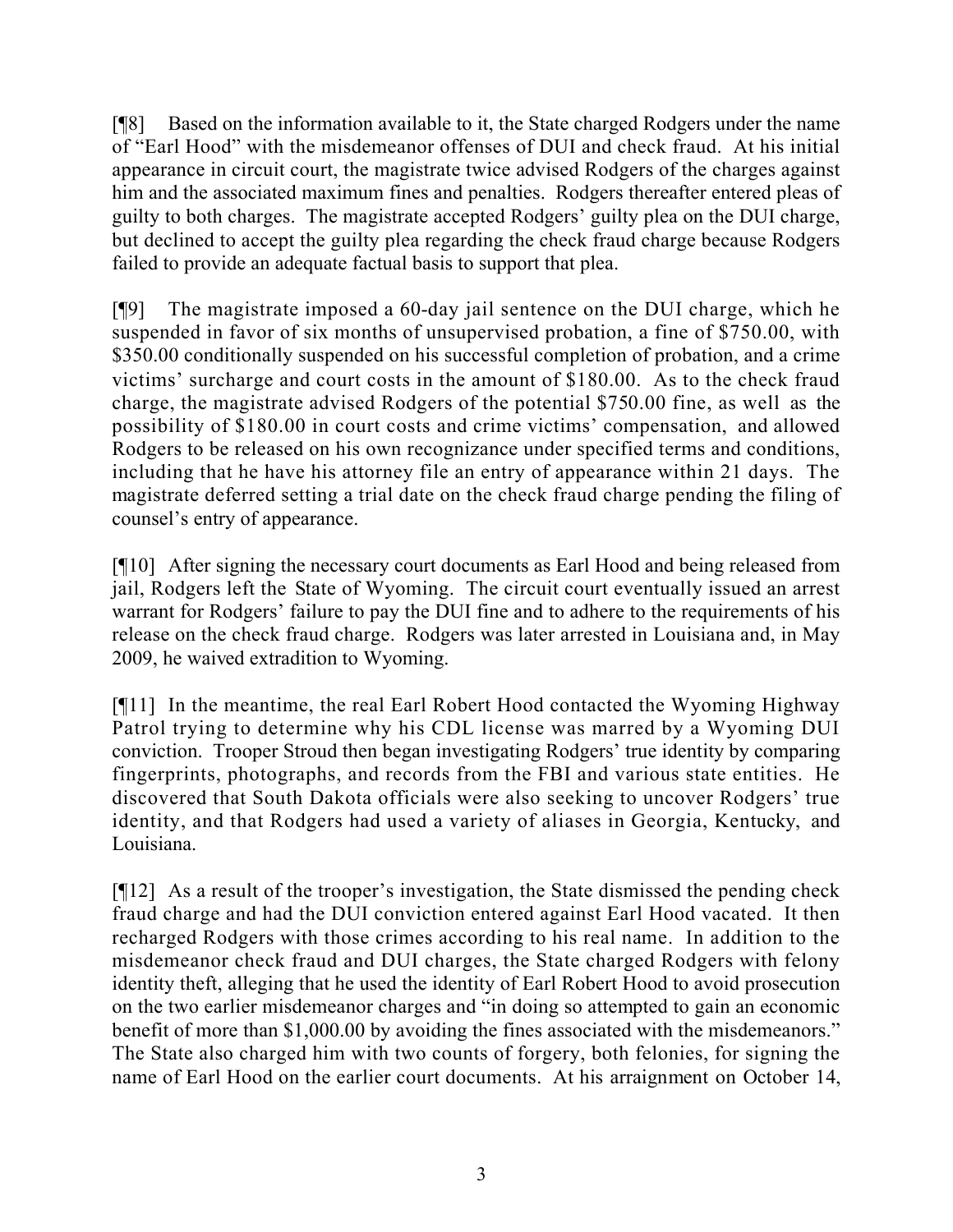2009, Rodgers entered pleas of not guilty to the charges. The district court set trial for April 12, 2010.

[¶13] Five days before the scheduled trial, defense counsel moved to have the proceedings suspended pending a mental evaluation of Rodgers. The State did not object, and the district court granted the motion. The evaluation, filed in the district court on May 13, 2010, found Rodgers competent to stand trial. The district court subsequently set a trial date of August 18, 2010.

[¶14] The case proceeded to trial as scheduled. Rodgers testified on his own behalf and conceded his guilt on the DUI charge. However, he disputed the validity of the other charges, defending on the basis of mistake and a claim that he had legally changed his name to Earl Robert Hood. Ultimately, the jury found Rodgers guilty on all five charged offenses. The district court sentenced Rodgers to consecutive six-month terms on the two misdemeanor counts, with 180 days of presentencing confinement credit applied against each sentence. As to the felony convictions, the district court imposed concurrent nineto-ten-year prison terms, to be served consecutively to the misdemeanor sentences, and applied 221 days of presentencing credit to these sentences. This appeal followed.

# **DISCUSSION**

# *Check Fraud Conviction*

[¶15] Rodgers challenges the propriety of his conviction for check fraud on essentially three grounds: the Information did not properly allege the crime; the State did not sufficiently prove all the elements of the crime; and the district court reversibly erred by providing the jurors with a copy of an Information that did not correctly reflect the elements of the charged crime. We need not address the merits of Rodgers' various complaints because we agree that insufficient proof exists establishing every element of the crime.

[¶16] The benchmark for reviewing a sufficiency of the evidence claim is whether the evidence, when viewed in the light most favorable to the State, is adequate to permit a reasonable trier of fact to find guilt beyond a reasonable doubt. *Dettloff v. State*, 2007 WY 29, ¶ 23, 152 P.3d 376, 383 (Wyo. 2007); *Statezny v. State*, 2001 WY 22, ¶ 15, 18 P.3d 641, 645 (Wyo. 2001). We will not substitute our judgment for that of the jury. Instead, our duty is to determine whether a quorum of reasonable and rational individuals would, or even could, have found that the essential elements of the crime were proven beyond a reasonable doubt. *Pryor v. State*, 2009 WY 95, ¶ 7, 212 P.3d 635, 637 (Wyo. 2009); *Conine v. State*, 2008 WY 146, ¶ 5, 197 P.3d 156, 159 (Wyo. 2008). We review questions of law, however, de novo. *Dougherty v. State*, 2010 WY 116, ¶ 4, 237 P.3d 403, 404 (Wyo. 2010).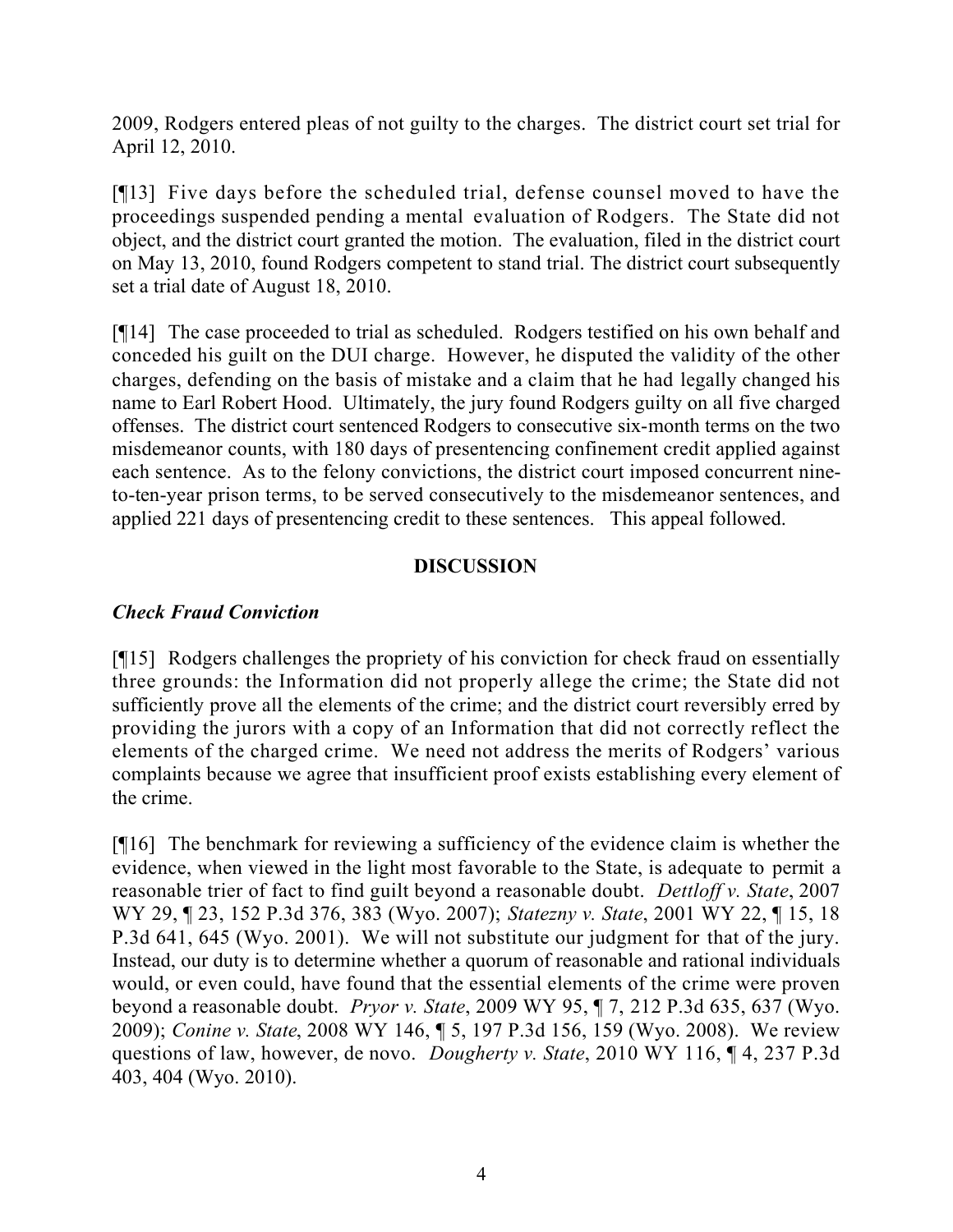[¶17] Rodgers was convicted of a violation of Wyo. Stat. Ann. § 6-3-702(a) (LexisNexis 2011), which states: "Any person who knowingly issues a check which is not paid because the drawer has insufficient funds or credit with the drawee has issued a fraudulent check and commits fraud by check." At trial, and in accordance with the statute, the district court instructed the jury that it should not convict Rodgers unless it found the State had proven the following elements beyond a reasonable doubt:

- 1. On or about the  $8<sup>th</sup>$  day of July, 2008
- 2. In Platte County, Wyoming
- 3. The Defendant, Danny Arnold Rodgers
- 4. Knowingly issued
- 5. A check in the amount of less than \$1,000.00

6. Which check was not paid because the drawer of the check had insufficient funds or credit with the drawee.

[¶18] The most fundamental problem with Rodgers' check fraud conviction is that, as a matter of law, Element 5 is not met under the facts of this case. The EFS check is not a "check" as defined by Wyo. Stat. Ann.  $\S 6-3-701(a)(i)$  (LexisNexis 2011). This statute defines a "check" as "a written unconditional order to pay a sum certain in money drawn on a bank, payable on demand and signed by the drawer." The EFS check clearly states on its face "DO NOT CASH WITHOUT CALLING." It further states: "This check is not valid and will not be honored without obtaining an authorization number before cashing. To obtain an authorization number [contact EFS]. . . . If this check already has an authorization number, please call and verify the number." Given this language, it is clear that the EFS check is not an "unconditional order to pay."

[¶19] Additionally, there is a total lack of proof supporting Element 6. Rodgers' criminal culpability was based on the fact that he was the "drawer" of the check. A "drawer" is defined as "a person either real or fictitious whose name appears on a check as the primary obligor whether the actual signature is that of himself or of a person authorized to draw the check in his behalf."  $\S 6-3-701(a)(iv)$ . Rodgers' name does not appear on the EFS check as the primary obligor. Rather, that distinction belongs to EFS Transportation Services.

[¶20] Although we find there are other problems with the propriety of this conviction, we need not go further. While we do not question that a crime was committed by Rodgers, the facts simply do not support a conviction for check fraud as defined by Wyoming law. Accordingly, we reverse Rodgers' check fraud conviction.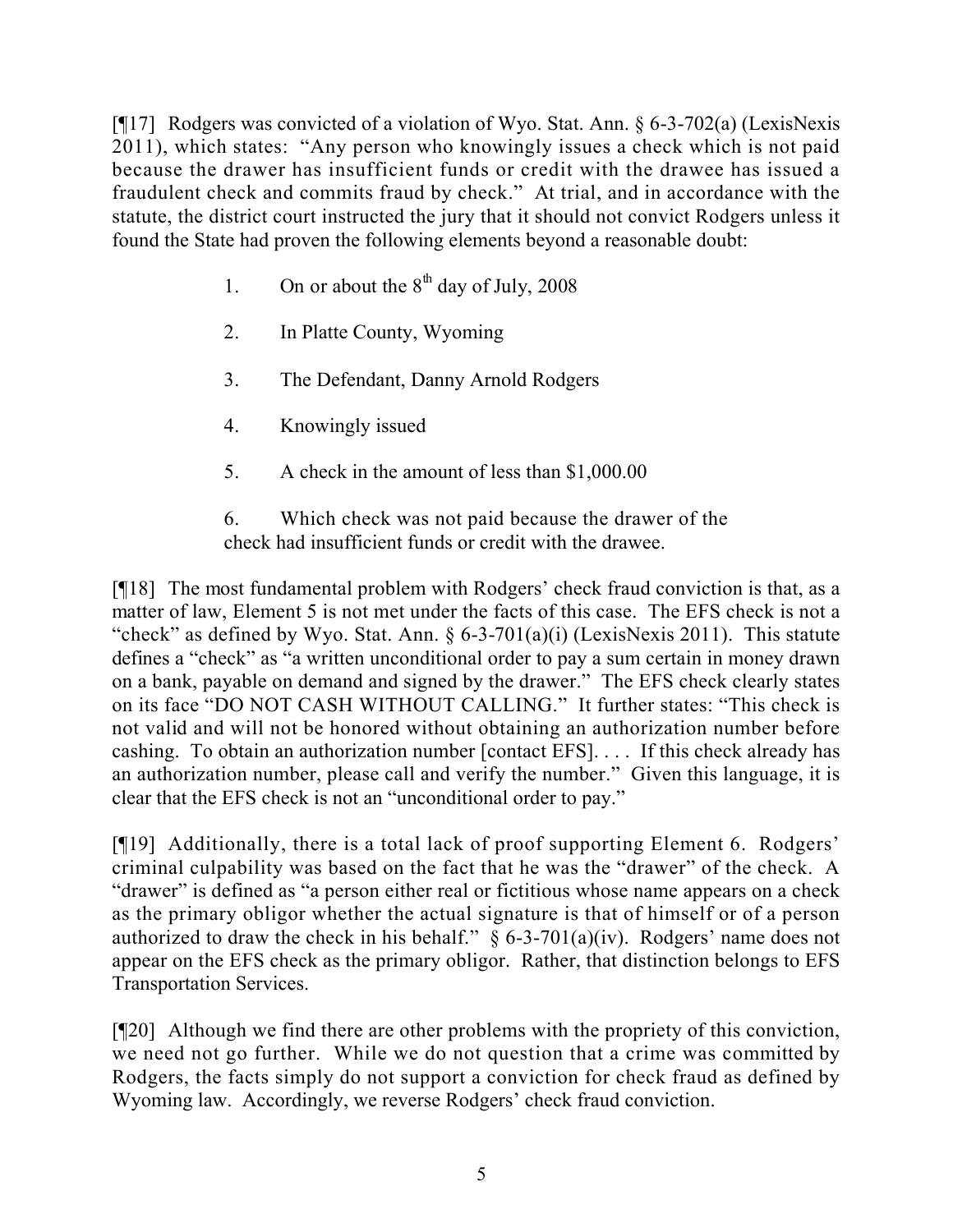#### *Identity Theft Conviction*

[¶21] Rodgers next challenges the validity of his conviction for felony identity theft under Wyo. Stat. Ann. § 6-3-901 (LexisNexis 2011). The statute defines identity theft generally as:

> (a) Every person who willfully obtains personal identifying information of another person, and uses that information for any unlawful purpose, including to obtain, or attempt to obtain, credit, goods, services or medical information in the name of the other person without the consent of that person is guilty of theft of identity.

The statute then classifies the grade of the crime between misdemeanor and felony as follows:

(c) Theft of identity is:

(i) A misdemeanor punishable by imprisonment for not more than six (6) months, a fine of not more than seven hundred fifty dollars (\$750.00), or both, if no economic benefit was gained or was attempted to be gained, or if an economic benefit of less than one thousand dollars (\$1,000.00) was gained or was attempted to be gained by the defendant; or

(ii) A felony punishable by imprisonment for not more than ten (10) years, a fine of not more than ten thousand dollars (\$10,000.00), or both, if an economic benefit of one thousand dollars (\$1,000.00) or more was gained or was attempted to be gained by the defendant.

[¶22] In attacking his conviction, Rodgers does not dispute that he committed the crime of identity theft. Rather, his complaint concerns the felony grading of his criminal conduct. Rodgers' challenge is three-fold. First, he contends that his successful intent to avoid criminal fines in the first criminal case did not constitute an "economic benefit" for purposes of the grading provisions of  $\S 6$ -3-901(c). Second, Rodgers contends the State improperly aggregated the economic benefits of two separate acts of identity theft to reach the felony threshold amount of \$1,000.00. Lastly, he claims the State presented insufficient evidence to support the jury's finding of an economic benefit in the felony amount of \$1,000.00 or more.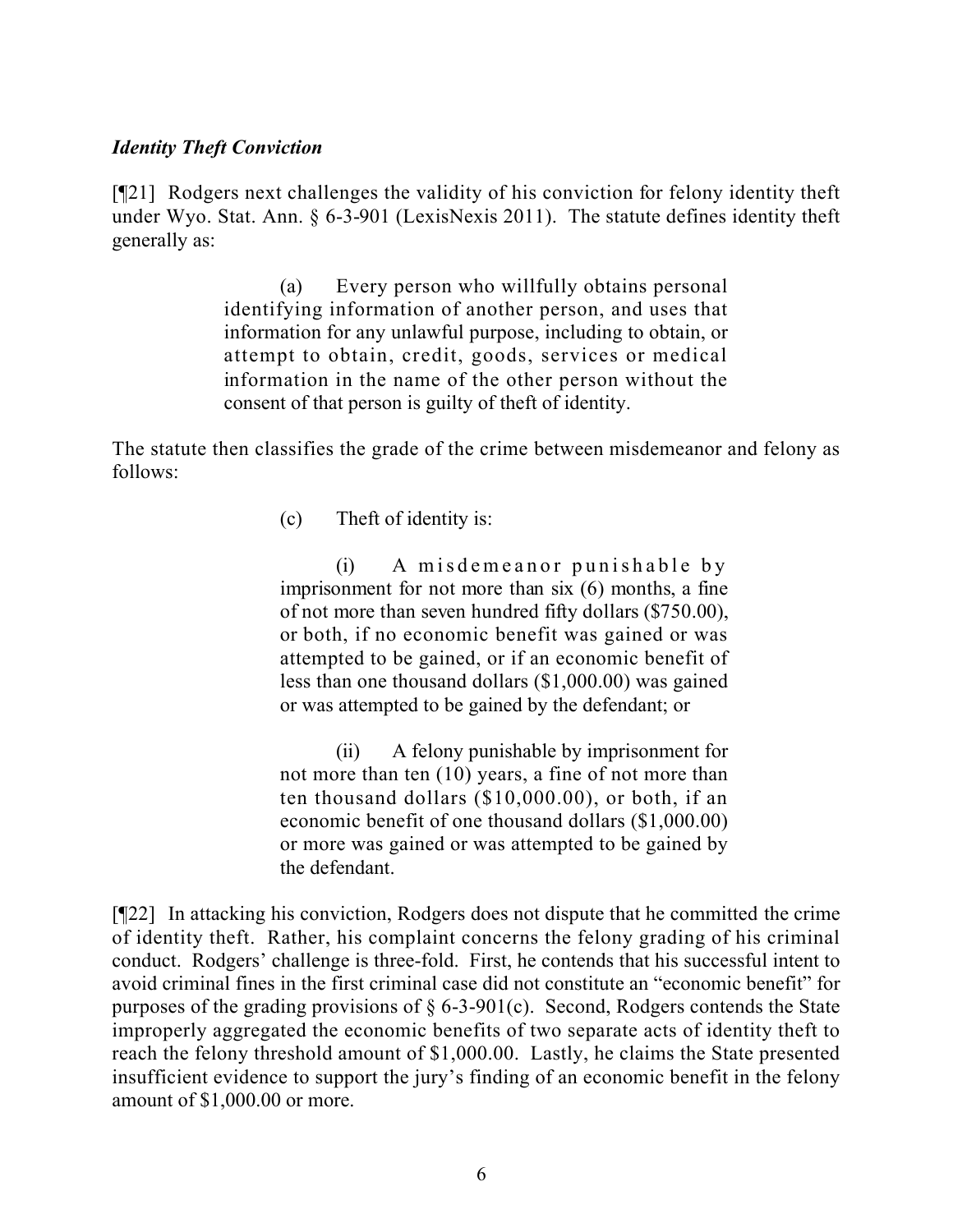[¶23] Our resolution of this issue requires that we construe the pertinent statutory phrase "economic benefit . . . was gained or was attempted to be gained."  $\S$  6-3-901(c). We review questions of statutory interpretation de novo. *Dougherty*, ¶ 4, 237 P.3d at 404. When interpreting a statute, we are guided by these principles:

> We endeavor to interpret statutes in accordance with the legislature's intent. *State Department of Revenue and Taxation v. Pacificorp*, 872 P.2d 1163, 1166 (Wyo. 1994). We begin by making an "'inquiry respecting the ordinary and obvious meaning of the words employed according to their arrangement and connection.'" *Parker Land and Cattle Company v. Wyoming Game and Fish Commission*, 845 P.2d 1040, 1042 (Wyo. 1993) (quoting *Rasmussen v. Baker*, 7 Wyo. 117, 133, 50 P. 819, 823 (1897)). We construe the statute as a whole, giving effect to every word, clause, and sentence, and we construe together all parts of the statute *in pari materia*. 845 P.2d at 1042.

> > When the words used are clear and unambiguous, that language establishes the rule of law. A statute is ambiguous only where its meaning is vague or ambiguous and subject to varying interpretations. Only if the wording is ambiguous or unclear to the point of demonstrating obscurity with respect to the legislative purpose or mandate do we resort to additional construction.

*Rivera v. State*, 846 P.2d 1, 6 (Wyo. 1993) (citations omitted). Penal statutes must be strictly construed and "cannot be enlarged by implication or extended by inference or construction." *Smith v. State*, 902 P.2d 1271, 1284 (Wyo. 1995).

*Solis v. State*, 2010 WY 165, ¶ 7, 245 P.3d 323, 325 (Wyo. 2010) (quoting *Hampton v. State*, 2006 WY 103, ¶ 7, 141 P.3d 101, 104 (Wyo. 2006); *Meerscheidt v. State*, 931 P.2d 220, 223–24 (Wyo. 1997)).

[¶24] "Gain" is defined as "[t]he act of acquiring something." Webster's II New College Dictionary 466 ( $3<sup>rd</sup>$  ed. 2005). The term "economic" is commonly understood as relating to the "management of material wealth" or "matters of finance." *Id*. at 364. A "benefit" is defined as "[s]omething promoting or enhancing well-being: ADVANTAGE." *Id*. at 105. Thus, giving effect to the ordinary meaning of these words,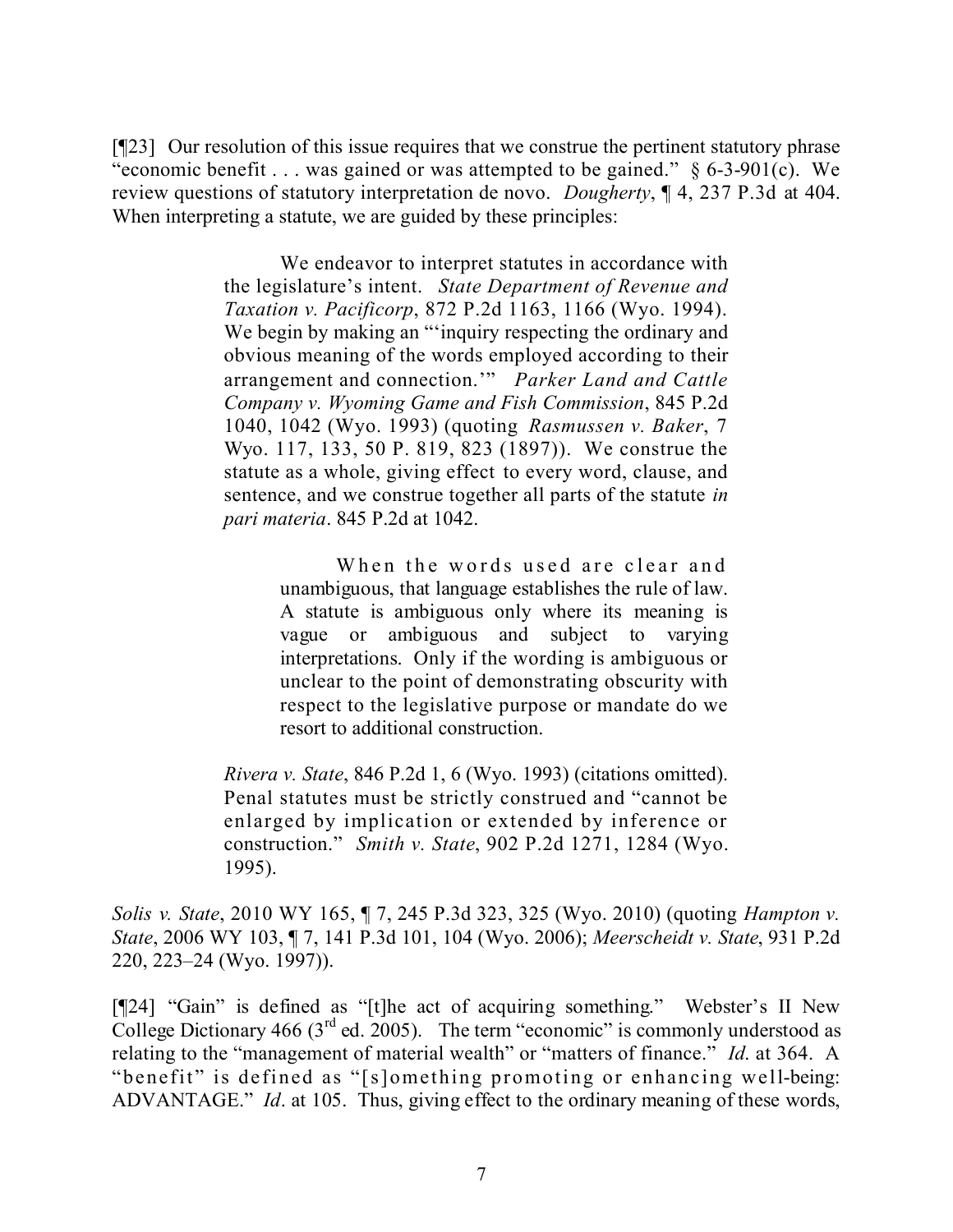the felony provision of  $\S$  6-3-901(c)(ii) applies in situations where the defendant has acquired or attempted to acquire a financial advantage or an enhancement of his financial position in the amount of \$1,000.00 or more.

[¶25] Considering the statute's plain language, we fail to see how this case falls within the reach of  $\S 6$ -3-901(c)(ii). Rodgers' felony conviction is based on the notion that he used Hood's identity in an effort to avoid the monetary penalties associated with the initial DUI and check fraud charges. However, we do not believe the avoidance of a potential financial obligation is tantamount to the acquisition of a financial advantage. In the former situation, the individual is essentially seeking to avert a financial loss in order to maintain his financial status quo; whereas in the latter situation, the individual is seeking to enhance his wealth or financial position. We find nothing in this case to support a conclusion that Rodgers sought to enhance his financial well-being in the initial criminal case. Consequently, Rodgers' conviction for felony identity theft cannot stand.

[¶26] Although we are reversing Rodgers' felony conviction, it has long been recognized that this Court has the authority to order that the defendant be resentenced on the lesser-included offense if the jury verdict supports a conviction for that offense. *Kelly v. State*, 2007 WY 45, ¶ 24, 153 P.3d 926, 931 (Wyo. 2007); *Goodwine v. State*, 764 P.2d 680, 684 (Wyo. 1988); *Simonds v. State*, 762 P.2d 1189, 1193 (Wyo. 1988). Here, no question exists that the jury's verdict also supports a conviction on the lesser offense of misdemeanor identity theft. Accordingly, we set aside Rodgers' felony conviction, order entry of a misdemeanor identity theft conviction, and remand to the district court for resentencing on the misdemeanor conviction.

# *Speedy Trial*

[¶27] A criminal defendant's right to a speedy trial is guaranteed by the Sixth Amendment to the United States Constitution and Wyo. Const. art. 1, § 10. This Court adopted W.R.Cr.P. 48(b) as a procedural mechanism for enforcing this constitutional right. *Almada v. State*, 994 P.2d 299, 304 (Wyo. 1999). Speedy trial violations may be alleged as substantive constitutional violations or as procedural violations of W.R.Cr.P. 48(b). *See, for example*, *Boucher v. State*, 2011 WY 2, ¶¶ 7-20, 245 P.3d 342, 348-52 (Wyo. 2011) (constitutional violation); *Humphrey v. State*, 2008 WY 67, ¶¶ 19-31, 185 P.3d 1236, 1243-46 (Wyo. 2008) (constitutional and rule violation); *Vlahos v. State*, 2003 WY 103, ¶¶ 12-24, 75 P.3d 628, 632-35 (Wyo. 2003) (rule violation); *Hauck v. State*, 2001 WY 119, ¶¶ 12-15, 36 P.3d 597, 600-01 (Wyo. 2001) (constitutional and rule violation). In the instant case, Rodgers has not alleged a substantive constitutional violation but, rather, has limited his speedy trial claim to a violation of W.R.Cr.P 48(b). Our review of Rodgers' speedy trial claim is de novo. *State v. Newman*, 2004 WY 41, ¶ 7, 88 P.3d 445, 447 (Wyo. 2004).

[¶28] Rule 48(b) states in pertinent part: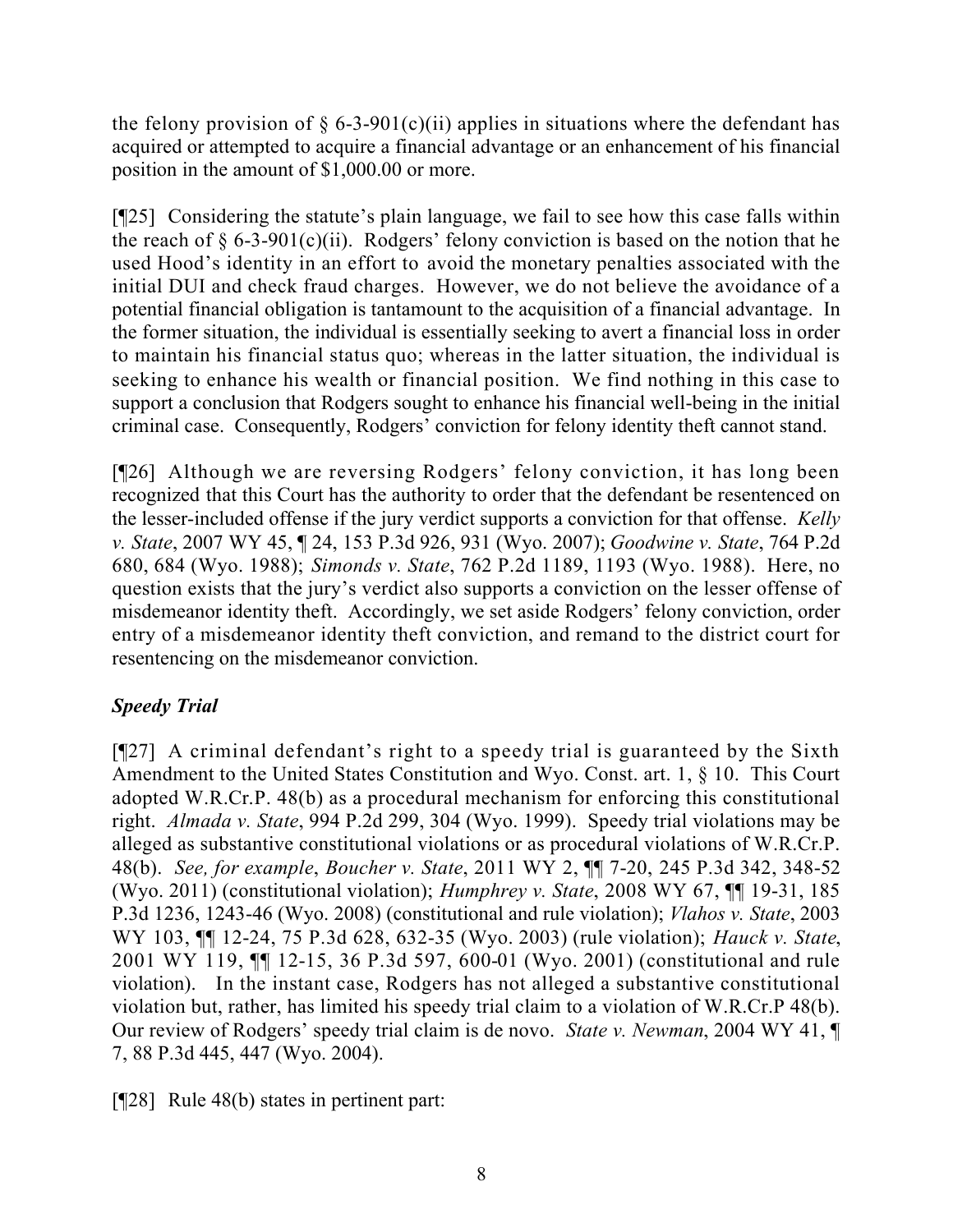(b) *Speedy trial*. --

(1) It is the responsibility of the court, counsel and the defendant to insure that the defendant is timely tried.

(2) A criminal charge shall be brought to trial within 180 days following arraignment unless continued as provided in this rule.

\* \* \* \*

(4) Continuances exceeding 180 days from the date of arraignment may be granted by the trial court as follows:

> (A) On motion of defendant supported by affidavit; or

> (B) On motion of the attorney for the state or the court if:

> > (i) The defendant expressly consents;

(ii) The state's evidence is unavailable and the prosecution has exercised due diligence; or

(iii) Required in the due administration of justice and the defendant will not be substantially prejudiced; and

(C) If a continuance is proposed by the state or the court, the defendant shall be notified. If the defendant objects, the defendant must show in writing how the delay may prejudice the defense.

(5) Any criminal case not tried or continued as provided in this rule shall be dismissed 180 days after arraignment.

W.R.Cr.P. 48(b).